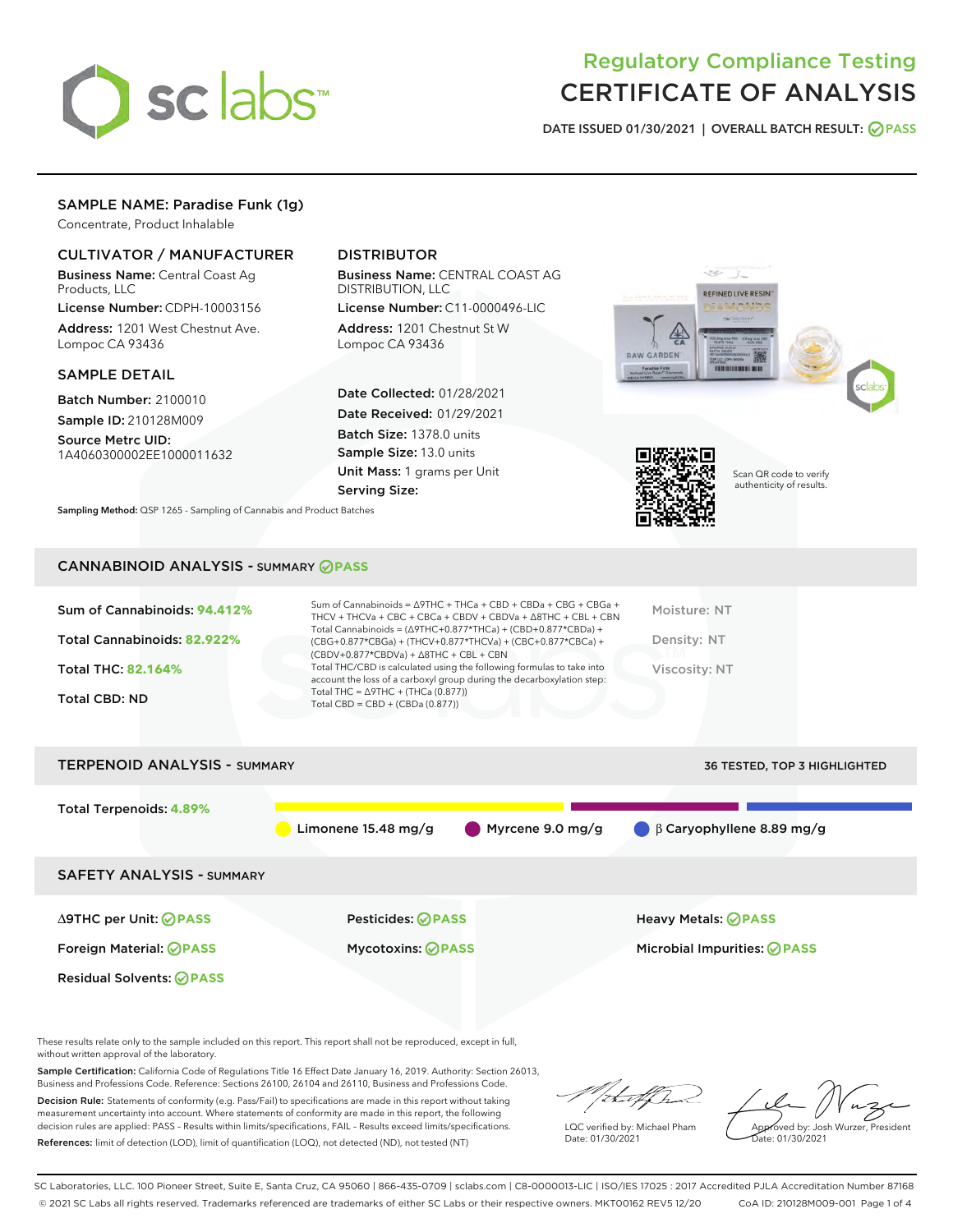



PARADISE FUNK (1G) | DATE ISSUED 01/30/2021 | OVERALL BATCH RESULT: @ PASS

## CANNABINOID TEST RESULTS - 01/29/2021 2 PASS

Tested by high-performance liquid chromatography with diode-array detection (HPLC-DAD). **Method:** QSP 1157 - Analysis of Cannabinoids by HPLC-DAD

| <b>TOTAL CANNABINOIDS: 82.922%</b>             |
|------------------------------------------------|
| Total Cannabinoids (Total THC) + (Total CBD) + |
| (Total CBG) + (Total THCV) + (Total CBC) +     |
| (Total CBDV) + Δ8THC + CBL + CBN               |

TOTAL THC: **82.164%**

Total THC (∆9THC+0.877\*THCa)

TOTAL CBD: ND Total CBD (CBD+0.877\*CBDa) TOTAL CBG: 0.29% Total CBG (CBG+0.877\*CBGa)

TOTAL THCV: 0.322% Total THCV (THCV+0.877\*THCVa)

TOTAL CBC: 0.146% Total CBC (CBC+0.877\*CBCa)

TOTAL CBDV: ND Total CBDV (CBDV+0.877\*CBDVa)

| <b>COMPOUND</b>  | LOD/LOQ<br>(mg/g)          | <b>MEASUREMENT</b><br><b>UNCERTAINTY</b><br>(mg/g) | <b>RESULT</b><br>(mg/g) | <b>RESULT</b><br>(%) |
|------------------|----------------------------|----------------------------------------------------|-------------------------|----------------------|
| <b>THCa</b>      | 0.05/0.14                  | ±23.803                                            | 926.17                  | 92.617               |
| <b>A9THC</b>     | 0.06 / 0.26                | ±0.323                                             | 9.39                    | 0.939                |
| <b>THCVa</b>     | 0.07/0.20                  | ±0.175                                             | 3.67                    | 0.367                |
| <b>CBGa</b>      | 0.1/0.2                    | ±0.14                                              | 2.7                     | 0.27                 |
| <b>CBCa</b>      | 0.07/0.28                  | ±0.081                                             | 1.66                    | 0.166                |
| <b>CBG</b>       | 0.06/0.19                  | ±0.021                                             | 0.53                    | 0.053                |
| $\triangle$ 8THC | 0.1/0.4                    | N/A                                                | <b>ND</b>               | <b>ND</b>            |
| <b>THCV</b>      | 0.1/0.2                    | N/A                                                | <b>ND</b>               | <b>ND</b>            |
| <b>CBD</b>       | 0.07/0.29                  | N/A                                                | <b>ND</b>               | <b>ND</b>            |
| <b>CBDa</b>      | 0.02/0.19                  | N/A                                                | <b>ND</b>               | <b>ND</b>            |
| <b>CBDV</b>      | 0.04 / 0.15                | N/A                                                | <b>ND</b>               | <b>ND</b>            |
| <b>CBDVa</b>     | 0.03/0.53                  | N/A                                                | <b>ND</b>               | <b>ND</b>            |
| <b>CBL</b>       | 0.06 / 0.24                | N/A                                                | <b>ND</b>               | <b>ND</b>            |
| <b>CBN</b>       | 0.1/0.3                    | N/A                                                | <b>ND</b>               | <b>ND</b>            |
| <b>CBC</b>       | 0.2 / 0.5                  | N/A                                                | <b>ND</b>               | <b>ND</b>            |
|                  | <b>SUM OF CANNABINOIDS</b> |                                                    | 944.12 mg/g             | 94.412%              |

#### **UNIT MASS: 1 grams per Unit**

| ∆9THC per Unit                                                                            | 1120 per-package limit | 9.39 mg/unit<br><b>PASS</b> |  |  |  |
|-------------------------------------------------------------------------------------------|------------------------|-----------------------------|--|--|--|
| <b>Total THC per Unit</b>                                                                 |                        | 821.64 mg/unit              |  |  |  |
| <b>CBD per Unit</b>                                                                       |                        | <b>ND</b>                   |  |  |  |
| <b>Total CBD per Unit</b>                                                                 |                        | <b>ND</b>                   |  |  |  |
| Sum of Cannabinoids<br>per Unit                                                           |                        | 944.12 mg/unit              |  |  |  |
| <b>Total Cannabinoids</b><br>per Unit                                                     |                        | 829.22 mg/unit              |  |  |  |
| <b>MOISTURE TEST RESULT</b><br><b>VISCOSITY TEST RESULT</b><br><b>DENSITY TEST RESULT</b> |                        |                             |  |  |  |

Not Tested

Not Tested

Not Tested

#### TERPENOID TEST RESULTS - 01/30/2021

Terpene analysis utilizing gas chromatography-flame ionization detection (GC-FID). Terpenes are the aromatic compounds that endow cannabis with their unique scent and effect. Following are the primary terpenes detected. **Method:** QSP 1192 - Analysis of Terpenoids by GC-FID

| <b>COMPOUND</b>         | LOD/LOQ<br>(mg/g) | <b>MEASUREMENT</b><br><b>UNCERTAINTY</b><br>(mg/g) | <b>RESULT</b><br>(mg/g)                          | <b>RESULT</b><br>$(\%)$ |
|-------------------------|-------------------|----------------------------------------------------|--------------------------------------------------|-------------------------|
| Limonene                | 0.04 / 0.12       | ±0.568                                             | 15.48                                            | 1.548                   |
| <b>Myrcene</b>          | 0.1 / 0.2         | ±0.73                                              | 9.0                                              | 0.90                    |
| $\beta$ Caryophyllene   | 0.04 / 0.11       | ±0.421                                             | 8.89                                             | 0.889                   |
| Linalool                | 0.04 / 0.1        | ±0.18                                              | 3.5                                              | 0.35                    |
| $\alpha$ Humulene       | 0.03 / 0.08       | ±0.067                                             | 2.07                                             | 0.207                   |
| $\beta$ Pinene          | 0.1 / 0.2         | ±0.15                                              | 1.9                                              | 0.19                    |
| Terpinolene             | 0.04 / 0.1        | ±0.13                                              | 1.9                                              | 0.19                    |
| Fenchol                 | 0.1 / 0.2         | ±0.10                                              | 1.7                                              | 0.17                    |
| $\alpha$ Pinene         | 0.04 / 0.13       | ±0.090                                             | 1.37                                             | 0.137                   |
| Ocimene                 | 0.05 / 0.1        | ±0.15                                              | 1.3                                              | 0.13                    |
| <b>Terpineol</b>        | 0.03 / 0.1        | ±0.10                                              | 0.9                                              | 0.09                    |
| <b>Borneol</b>          | 0.1 / 0.3         | ±0.02                                              | 0.3                                              | 0.03                    |
| Guaiol                  | 0.04 / 0.13       | ±0.015                                             | 0.25                                             | 0.025                   |
| Camphene                | 0.1 / 0.2         | ±0.02                                              | 0.2                                              | 0.02                    |
| Nerolidol               | 0.03 / 0.09       | ±0.009                                             | 0.14                                             | 0.014                   |
| Geraniol                | 0.04 / 0.11       | N/A                                                | <loq< td=""><td><math>&lt;</math>LOQ</td></loq<> | $<$ LOQ                 |
| Caryophyllene<br>Oxide  | 0.1 / 0.2         | N/A<br>M                                           | <loq< td=""><td><loq< td=""></loq<></td></loq<>  | <loq< td=""></loq<>     |
| $\alpha$ Bisabolol      | 0.1 / 0.2         | N/A                                                | <loq< td=""><td><loq< td=""></loq<></td></loq<>  | <loq< td=""></loq<>     |
| Sabinene                | 0.1 / 0.2         | N/A                                                | <b>ND</b>                                        | <b>ND</b>               |
| $\alpha$ Phellandrene   | 0.1 / 0.2         | N/A                                                | <b>ND</b>                                        | ND                      |
| 3 Carene                | 0.1 / 0.2         | N/A                                                | <b>ND</b>                                        | ND                      |
| $\alpha$ Terpinene      | 0.1 / 0.2         | N/A                                                | <b>ND</b>                                        | ND                      |
| Eucalyptol              | 0.1 / 0.2         | N/A                                                | <b>ND</b>                                        | ND                      |
| $\gamma$ Terpinene      | 0.1 / 0.2         | N/A                                                | ND                                               | ND                      |
| Sabinene Hydrate        | 0.1 / 0.2         | N/A                                                | <b>ND</b>                                        | ND                      |
| Fenchone                | 0.1/0.2           | N/A                                                | <b>ND</b>                                        | ND                      |
| (-)-Isopulegol          | 0.03 / 0.08       | N/A                                                | ND                                               | ND                      |
| Camphor                 | 0.1 / 0.3         | N/A                                                | <b>ND</b>                                        | ND                      |
| Isoborneol              | 0.1 / 0.2         | N/A                                                | <b>ND</b>                                        | <b>ND</b>               |
| Menthol                 | 0.04 / 0.1        | N/A                                                | <b>ND</b>                                        | ND                      |
| Nerol                   | 0.05 / 0.1        | N/A                                                | ND                                               | ND                      |
| R-(+)-Pulegone          | 0.04 / 0.1        | N/A                                                | <b>ND</b>                                        | <b>ND</b>               |
| <b>Geranyl Acetate</b>  | 0.03 / 0.10       | N/A                                                | ND                                               | ND                      |
| $\alpha$ Cedrene        | 0.03 / 0.10       | N/A                                                | ND                                               | ND                      |
| Valencene               | 0.02 / 0.06       | N/A                                                | ND                                               | ND                      |
| Cedrol                  | 0.1 / 0.2         | N/A                                                | ND                                               | ND                      |
| <b>TOTAL TERPENOIDS</b> |                   |                                                    | 48.90 mg/g                                       | 4.89%                   |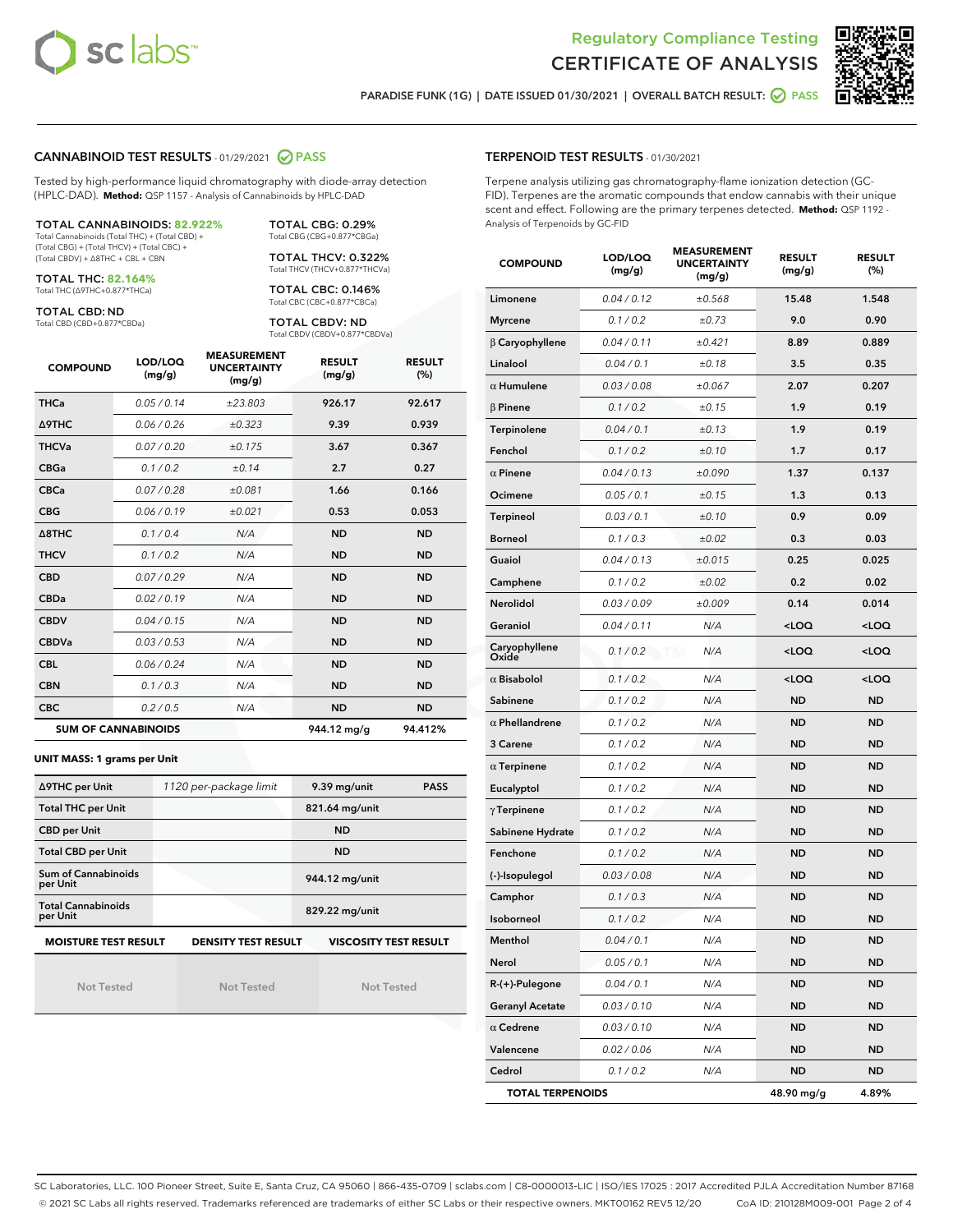



PARADISE FUNK (1G) | DATE ISSUED 01/30/2021 | OVERALL BATCH RESULT:  $\bigcirc$  PASS

# CATEGORY 1 PESTICIDE TEST RESULTS - 01/30/2021 2 PASS

Pesticide and plant growth regulator analysis utilizing high-performance liquid chromatography-mass spectrometry (HPLC-MS) or gas chromatography-mass spectrometry (GC-MS). \*GC-MS utilized where indicated. **Method:** QSP 1212 - Analysis of Pesticides and Mycotoxins by LC-MS or QSP 1213 - Analysis of Pesticides by GC-MS

| <b>COMPOUND</b>             | LOD/LOQ<br>$(\mu g/g)$ | <b>ACTION</b><br><b>LIMIT</b><br>$(\mu q/q)$ | <b>MEASUREMENT</b><br><b>UNCERTAINTY</b><br>$(\mu g/g)$ | <b>RESULT</b><br>$(\mu g/g)$ | <b>RESULT</b> |
|-----------------------------|------------------------|----------------------------------------------|---------------------------------------------------------|------------------------------|---------------|
| Aldicarb                    | 0.03 / 0.08            | $\ge$ LOD                                    | N/A                                                     | <b>ND</b>                    | <b>PASS</b>   |
| Carbofuran                  | 0.02 / 0.05            | $\ge$ LOD                                    | N/A                                                     | <b>ND</b>                    | <b>PASS</b>   |
| Chlordane*                  | 0.03 / 0.08            | $\ge$ LOD                                    | N/A                                                     | <b>ND</b>                    | <b>PASS</b>   |
| Chlorfenapyr*               | 0.03/0.10              | $\ge$ LOD                                    | N/A                                                     | <b>ND</b>                    | <b>PASS</b>   |
| Chlorpyrifos                | 0.02 / 0.06            | $\ge$ LOD                                    | N/A                                                     | <b>ND</b>                    | <b>PASS</b>   |
| Coumaphos                   | 0.02 / 0.07            | $\ge$ LOD                                    | N/A                                                     | <b>ND</b>                    | <b>PASS</b>   |
| Daminozide                  | 0.02 / 0.07            | $\ge$ LOD                                    | N/A                                                     | <b>ND</b>                    | <b>PASS</b>   |
| <b>DDVP</b><br>(Dichlorvos) | 0.03/0.09              | $\ge$ LOD                                    | N/A                                                     | <b>ND</b>                    | <b>PASS</b>   |
| Dimethoate                  | 0.03 / 0.08            | $\ge$ LOD                                    | N/A                                                     | <b>ND</b>                    | <b>PASS</b>   |
| Ethoprop(hos)               | 0.03/0.10              | $\ge$ LOD                                    | N/A                                                     | <b>ND</b>                    | <b>PASS</b>   |
| Etofenprox                  | 0.02/0.06              | $>$ LOD                                      | N/A                                                     | <b>ND</b>                    | <b>PASS</b>   |
| Fenoxycarb                  | 0.03 / 0.08            | $\ge$ LOD                                    | N/A                                                     | <b>ND</b>                    | <b>PASS</b>   |
| Fipronil                    | 0.03/0.08              | $>$ LOD                                      | N/A                                                     | <b>ND</b>                    | <b>PASS</b>   |
| Imazalil                    | 0.02 / 0.06            | $\ge$ LOD                                    | N/A                                                     | <b>ND</b>                    | <b>PASS</b>   |
| Methiocarb                  | 0.02 / 0.07            | $\ge$ LOD                                    | N/A                                                     | <b>ND</b>                    | <b>PASS</b>   |
| Methyl<br>parathion         | 0.03/0.10              | $>$ LOD                                      | N/A                                                     | <b>ND</b>                    | <b>PASS</b>   |
| <b>Mevinphos</b>            | 0.03/0.09              | $>$ LOD                                      | N/A                                                     | <b>ND</b>                    | <b>PASS</b>   |
| Paclobutrazol               | 0.02 / 0.05            | $>$ LOD                                      | N/A                                                     | <b>ND</b>                    | <b>PASS</b>   |
| Propoxur                    | 0.03/0.09              | $\ge$ LOD                                    | N/A                                                     | <b>ND</b>                    | <b>PASS</b>   |
| Spiroxamine                 | 0.03 / 0.08            | $\ge$ LOD                                    | N/A                                                     | <b>ND</b>                    | <b>PASS</b>   |
| Thiacloprid                 | 0.03/0.10              | $\ge$ LOD                                    | N/A                                                     | <b>ND</b>                    | <b>PASS</b>   |

## CATEGORY 2 PESTICIDE TEST RESULTS - 01/30/2021 @ PASS

| <b>COMPOUND</b>   | LOD/LOQ<br>$(\mu g/g)$ | <b>ACTION</b><br><b>LIMIT</b><br>$(\mu g/g)$ | <b>MEASUREMENT</b><br><b>UNCERTAINTY</b><br>$(\mu g/g)$ | <b>RESULT</b><br>$(\mu g/g)$ | <b>RESULT</b> |
|-------------------|------------------------|----------------------------------------------|---------------------------------------------------------|------------------------------|---------------|
| Abamectin         | 0.03/0.10              | 0.1                                          | N/A                                                     | <b>ND</b>                    | <b>PASS</b>   |
| Acephate          | 0.02/0.07              | 0.1                                          | N/A                                                     | <b>ND</b>                    | <b>PASS</b>   |
| Acequinocyl       | 0.02/0.07              | 0.1                                          | N/A                                                     | <b>ND</b>                    | <b>PASS</b>   |
| Acetamiprid       | 0.02/0.05              | 0.1                                          | N/A                                                     | <b>ND</b>                    | <b>PASS</b>   |
| Azoxystrobin      | 0.02/0.07              | 0.1                                          | N/A                                                     | <b>ND</b>                    | <b>PASS</b>   |
| <b>Bifenazate</b> | 0.01/0.04              | 0.1                                          | N/A                                                     | <b>ND</b>                    | <b>PASS</b>   |
| <b>Bifenthrin</b> | 0.02/0.05              | 3                                            | N/A                                                     | <b>ND</b>                    | <b>PASS</b>   |
| <b>Boscalid</b>   | 0.03/0.09              | 0.1                                          | N/A                                                     | <b>ND</b>                    | <b>PASS</b>   |

# CATEGORY 2 PESTICIDE TEST RESULTS - 01/30/2021 continued

| <b>COMPOUND</b>               | LOD/LOQ<br>(µg/g) | <b>ACTION</b><br><b>LIMIT</b><br>(µg/g) | <b>MEASUREMENT</b><br><b>UNCERTAINTY</b><br>$(\mu g/g)$ | <b>RESULT</b><br>(µg/g) | <b>RESULT</b> |
|-------------------------------|-------------------|-----------------------------------------|---------------------------------------------------------|-------------------------|---------------|
| Captan                        | 0.19/0.57         | 0.7                                     | N/A                                                     | <b>ND</b>               | <b>PASS</b>   |
| Carbaryl                      | 0.02 / 0.06       | 0.5                                     | N/A                                                     | <b>ND</b>               | <b>PASS</b>   |
| Chlorantranilip-<br>role      | 0.04 / 0.12       | 10                                      | N/A                                                     | <b>ND</b>               | <b>PASS</b>   |
| Clofentezine                  | 0.03 / 0.09       | 0.1                                     | N/A                                                     | ND                      | <b>PASS</b>   |
| Cyfluthrin                    | 0.12 / 0.38       | 2                                       | N/A                                                     | ND                      | <b>PASS</b>   |
| Cypermethrin                  | 0.11/0.32         | 1                                       | N/A                                                     | <b>ND</b>               | <b>PASS</b>   |
| Diazinon                      | 0.02 / 0.05       | 0.1                                     | N/A                                                     | <b>ND</b>               | <b>PASS</b>   |
| Dimethomorph                  | 0.03/0.09         | 2                                       | N/A                                                     | ND                      | <b>PASS</b>   |
| Etoxazole                     | 0.02 / 0.06       | 0.1                                     | N/A                                                     | <b>ND</b>               | <b>PASS</b>   |
| Fenhexamid                    | 0.03 / 0.09       | 0.1                                     | N/A                                                     | <b>ND</b>               | <b>PASS</b>   |
| Fenpyroximate                 | 0.02 / 0.06       | 0.1                                     | N/A                                                     | ND                      | PASS          |
| Flonicamid                    | 0.03 / 0.10       | 0.1                                     | N/A                                                     | <b>ND</b>               | <b>PASS</b>   |
| Fludioxonil                   | 0.03/0.10         | 0.1                                     | N/A                                                     | <b>ND</b>               | <b>PASS</b>   |
| Hexythiazox                   | 0.02 / 0.07       | 0.1                                     | N/A                                                     | ND                      | <b>PASS</b>   |
| Imidacloprid                  | 0.04 / 0.11       | 5                                       | N/A                                                     | <b>ND</b>               | <b>PASS</b>   |
| Kresoxim-methyl               | 0.02 / 0.07       | 0.1                                     | N/A                                                     | <b>ND</b>               | <b>PASS</b>   |
| Malathion                     | 0.03/0.09         | 0.5                                     | N/A                                                     | ND                      | PASS          |
| Metalaxyl                     | 0.02 / 0.07       | 2                                       | N/A                                                     | <b>ND</b>               | <b>PASS</b>   |
| Methomyl                      | 0.03 / 0.10       | 1                                       | N/A                                                     | <b>ND</b>               | <b>PASS</b>   |
| Myclobutanil                  | 0.03/0.09         | 0.1                                     | N/A                                                     | ND                      | <b>PASS</b>   |
| Naled                         | 0.02 / 0.07       | 0.1                                     | N/A                                                     | <b>ND</b>               | <b>PASS</b>   |
| Oxamyl                        | 0.04 / 0.11       | 0.5                                     | N/A                                                     | <b>ND</b>               | PASS          |
| Pentachloronitro-<br>benzene* | 0.03 / 0.09       | 0.1                                     | N/A                                                     | ND                      | <b>PASS</b>   |
| Permethrin                    | 0.04 / 0.12       | 0.5                                     | N/A                                                     | <b>ND</b>               | <b>PASS</b>   |
| Phosmet                       | 0.03 / 0.10       | 0.1                                     | N/A                                                     | <b>ND</b>               | <b>PASS</b>   |
| Piperonylbu-<br>toxide        | 0.02 / 0.07       | 3                                       | N/A                                                     | ND                      | PASS          |
| Prallethrin                   | 0.03 / 0.08       | 0.1                                     | N/A                                                     | ND                      | PASS          |
| Propiconazole                 | 0.02 / 0.07       | 0.1                                     | N/A                                                     | <b>ND</b>               | <b>PASS</b>   |
| Pyrethrins                    | 0.04 / 0.12       | 0.5                                     | N/A                                                     | ND                      | <b>PASS</b>   |
| Pyridaben                     | 0.02 / 0.07       | 0.1                                     | N/A                                                     | ND                      | <b>PASS</b>   |
| Spinetoram                    | 0.02 / 0.07       | 0.1                                     | N/A                                                     | <b>ND</b>               | <b>PASS</b>   |
| Spinosad                      | 0.02 / 0.07       | 0.1                                     | N/A                                                     | ND                      | <b>PASS</b>   |
| Spiromesifen                  | 0.02 / 0.05       | 0.1                                     | N/A                                                     | <b>ND</b>               | <b>PASS</b>   |
| Spirotetramat                 | 0.02 / 0.06       | 0.1                                     | N/A                                                     | <b>ND</b>               | <b>PASS</b>   |
| Tebuconazole                  | 0.02 / 0.07       | 0.1                                     | N/A                                                     | ND                      | <b>PASS</b>   |
| Thiamethoxam                  | 0.03 / 0.10       | 5                                       | N/A                                                     | <b>ND</b>               | <b>PASS</b>   |
| Trifloxystrobin               | 0.03 / 0.08       | 0.1                                     | N/A                                                     | <b>ND</b>               | <b>PASS</b>   |